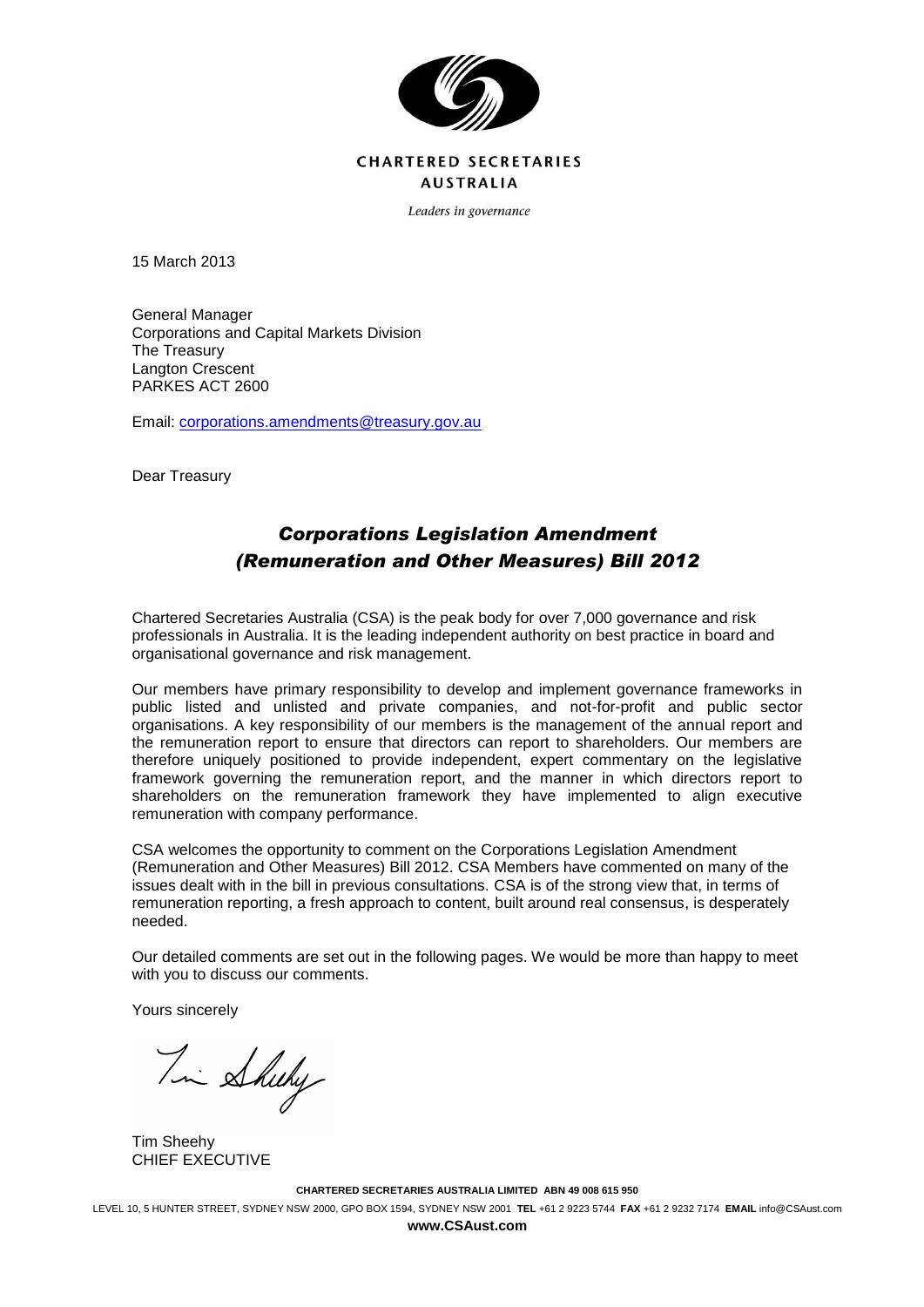### *1 Dividends test amendments*

CSA welcomes the clarification of various areas of concern as to the application of the test for payment of dividends from capital. However, we still have concerns with some aspects of the proposed amendments, which do not address some ongoing issues with the current legislation.

### *Declare or determine a dividend*

CSA welcomes the proposed amendment in the exposure draft allowing companies to either declare or determine a dividend.

Prior to the introduction of the *Corporations Amendment (Corporate Reporting Reform) Act 2010*, which amended the test for payment of dividends under the Corporations Act, most company constitutions provided for the board to 'determine' that dividends are payable rather than to declare a dividend. As we have noted in previous submissions, the issue with the current provision is that once the dividend is 'declared' by the directors of a company, it becomes a debt owing to shareholders by the company at the time it is declared rather than at the payment date (s 254V). In practice, this means that under the current legislation, at the time of payment of the dividend, a contingent liability is in place even if the directors decide not to proceed with the payment due to changed circumstances, as the liability arises when the dividend is declared. This heralded a return to the capital maintenance doctrine, yet the repeal of the 'profits test' in the Corporations Act was expressly designed to move away from this doctrine.

CSA notes that some companies amended their constitutions to use the word 'declared' (replacing the use of the word 'determine') to respond to the *Corporations Amendment (Corporate Reporting Reform) Act 2010*. By retaining the capacity to use the word 'declare' in the Act, as proposed in the bill, it ensures that such companies need not return to shareholders for further constitutional amendment to unravel earlier changes, which would be difficult to explain. CSA supports the flexibility in the proposed amendments for companies to either 'determine' or 'declare' a dividend.

We note that the proposed amendment provides that, where a company declares a dividend, the dividends test will apply immediately before declaration, and where a company determines and later pays a dividend without having declared it earlier, the dividends test will apply immediately before payment.

CSA supports this amendment, given that:

- most group accounts are prepared on a month-end basis, and
- directors are therefore presented with the latest set of accounts that may at a minimum be weeks out-of-date, and
- with the test requiring assets to exceed liabilities, the test can only apply 'immediately'  $\bullet$ before the dividend is paid, not at the time of declaration for such companies.

#### *Calculate assets and liabilities based on existing reporting requirements*

CSA also welcomes the proposed amendment that the calculation of assets and liabilities will be based on the existing reporting arrangements of the specific entity concerned.

CSA has previously expressed its concern that, by tying the calculation of assets and liabilities to the International Financial Reporting Standards (IFRS), the current Act requires companies that are not currently obliged to prepare their financial statements in accordance with IFRS to consider and apply IFRS before paying a dividend. As we have noted in various submissions, this created a new and unreasonable compliance and cost burden for a great many companies (many of which are small businesses), and such a cost impost was of overwhelming economic detriment to a great many small proprietary companies and of no legitimate probative value to the spirit and intent of the policy.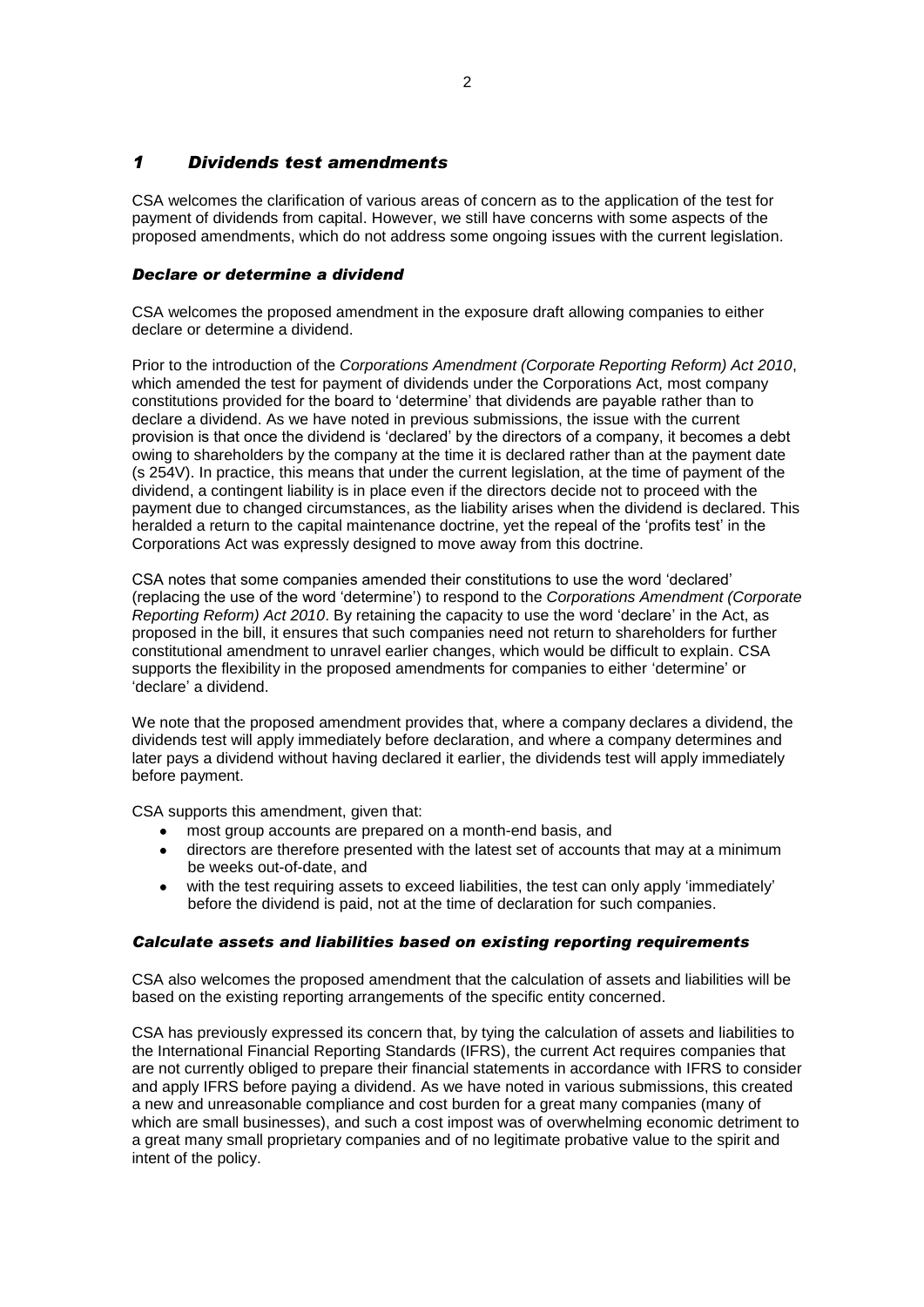#### *Solvency test*

CSA also welcomes the proposed amendment clarifying that the dividend test is a straightforward solvency test. That is, the directors must reasonably believe that the company will be solvent immediately after the dividend is declared or paid.

Our support for the repeal of the 'profits test' was always based on it being replaced by a basic solvency test, so that a company could pay a dividend provided it did not affect its ability to pay its debts as and when they become due.

CSA also welcomes the removal of the requirement that a dividend be 'fair and reasonable to the company's shareholders as a whole'. As noted in previous submissions, proprietary company directors can decide to pay differential dividends and some companies have constitutions that provide for special dividend rights for the holders of different classes of securities that they may issue. The current legislation therefore compromises the ability of such companies to pay differential dividends.

CSA supports the removal of the fair and reasonable requirement and the clarification that the dividend test is a solvency test.

#### *Application of the net assets test to group companies*

However, CSA is of the view that the proposed legislative amendment still does not clarify its application to group companies.

In many corporate groups a deed or deeds of cross-guarantee may be in place, effectively providing comfort that the group as a whole will meet the debts of each company in the group.

Where dividends are being 'streamed up' to the ultimate holding company in a corporate group, each company within the stream must meet the net assets test.

However, a wholly owned subsidiary in the group may not necessarily meet the net assets test, even though the group as a whole does. For example, a parent company may have a very profitable wholly owned subsidiary which is held through an intermediate wholly owned holding company. If there is a deficiency of assets in the intermediate holding company, the parent company may not be able to access the dividends from the profitable subsidiary to permit the parent company to pay dividends to its shareholders.

Under the current provisions and the proposed amendments, although the group is solvent and can meet the net assets test on a consolidated basis, the position of an intermediate entity which is deficient in terms of meeting the test can prevent a dividend payment being 'streamed up' through the group. Such a prohibition will not affect the ability of the group to pay its debts, but might prevent the parent company in the group paying dividends to its shareholders.

**CSA recommends** that the legislation clarify that for wholly owned subsidiaries in corporate groups the solvency test is the only test that would be applied to payments of dividends, subject to the consolidated group being solvent and a deed of cross guarantee being in place.

#### *Reduction of share capital*

We note that the Explanatory Memorandum states that 'The new dividends test does not displace the existing requirements in relation to conducting share capital reductions and share buy-backs under Part 2J of the Corporations Act. These provisions will continue to apply under the new dividends test'.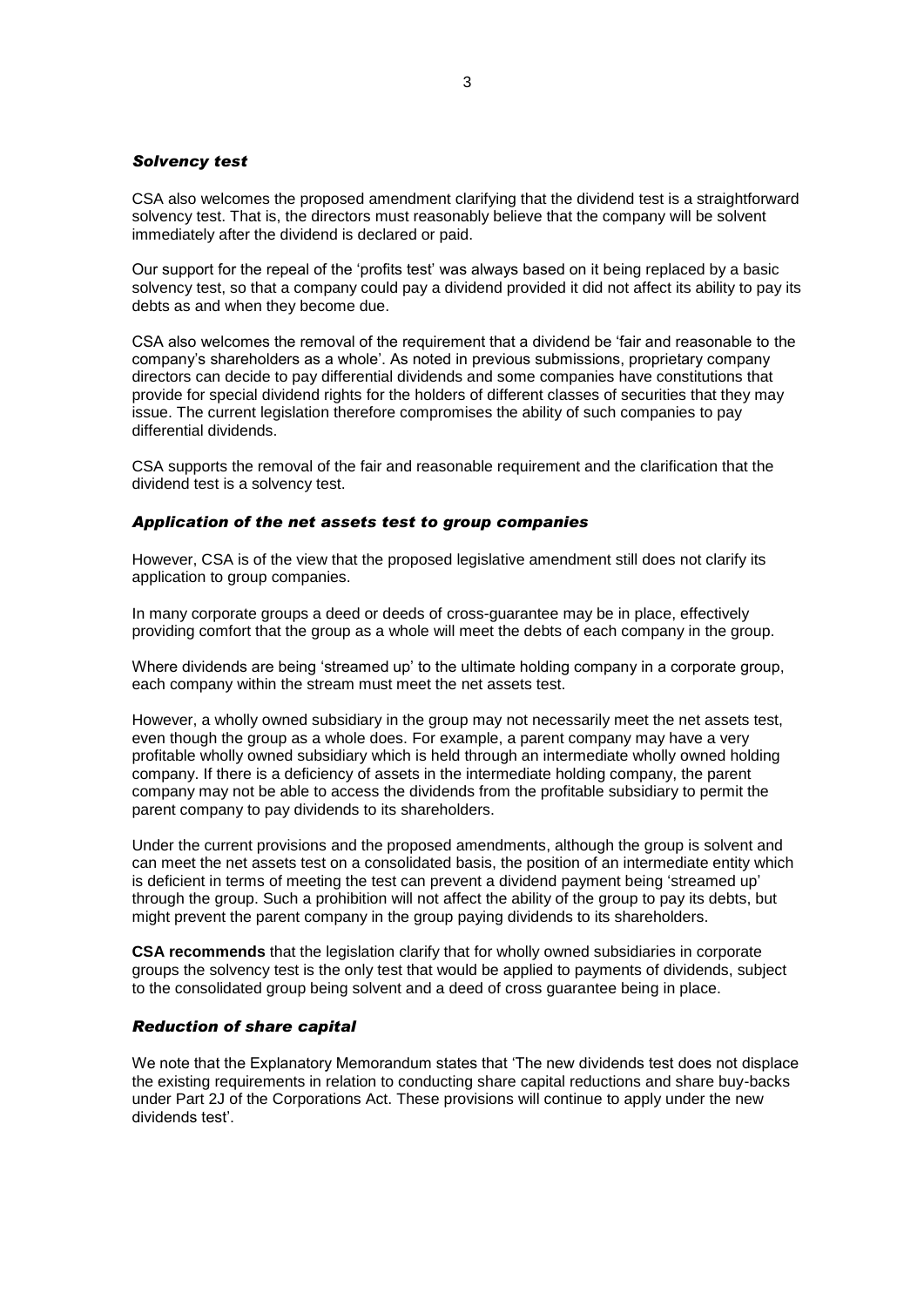However, CSA Members note that the proposed new s 254T in the Exposure Draft is not explicit on this issue. Moreover, in terms of policy intent, we note that the discussion paper and the explanatory materials that introduced the current s 254T into the Act suggested that s 254T was intended to operate as an exception to the capital maintenance rule and that it may not be necessary for an authorised dividend payment that includes an amount of share capital to also satisfy the requirements of Chapter 2J of the Act.

CSA Members are of the view, therefore, that it remains unclear as to how the test for paying dividends interacts with the capital maintenance requirements in the Act. It also remains unclear as to whether a dividend paid under the new provision can be an authorised reduction of share capital that does not have to satisfy the requirements of Chapter 2J of the Act.

A further complication is that Australian Taxation Office Taxation Ruling TR 2012/5 sets out that, for the purposes of the Act and company accounting, dividends can only be paid from profits. The Commissioner's view expressed in that ruling was based on legal advice received from counsel.

If s 254T is amended as proposed and the provisions in Chapter 2J are required to be complied with upon payment of a dividend that includes an amount of share capital (which would seem in line with the comments in the Explanatory Memorandum), then it would nonetheless appear that the test for paying dividends will effectively return to a 'profits-based' test but with additional restrictions on the ability to pay dividends that were not present before s 254T was amended in June 2010.

This is reinforced by the statement in the Explanatory Memorandum that:

The new dividends test is not designed to change taxation arrangements for dividends. A central feature of the income tax law is that, to the extent that a company makes a distribution out of profits, that distribution is generally taxed as a dividend and may have franking credits attached to it. Otherwise, it is generally treated as a tax-deferred return of capital, and cannot have franking credits attached to it. A number of integrity provisions in the income tax law reinforce this principle.

An amendment to the Tax Assessment Act 1936 was made, following the amendments to s 254T in 2010, in order to provide that a dividend paid out of an amount other than profits would, in normal circumstances, be capable of being franked.

However, CSA Members are of the view that the legislation provides that Australian Taxation Office (ATO) can disallow the franking benefit to dividends paid other than out of realised profits (such as reserves) and that any such disallowance operates against the policy objectives of the repeal of the 'profits test', which was not intended to interfere with the current imputation rules.

**CSA recommends** that the government clarify in the proposed amendments to the Act that the dividends test operates as an exception to the requirements in Chapter 2J of the Act (for example, that paying a dividend will be an 'otherwise authorised' method of reducing share capital for the purposes of section 256B(1) of the Act).

**CSA recommends** that the government clarify that any dividends paid other than out of realised profits (such as reserves) also attract the franking benefit.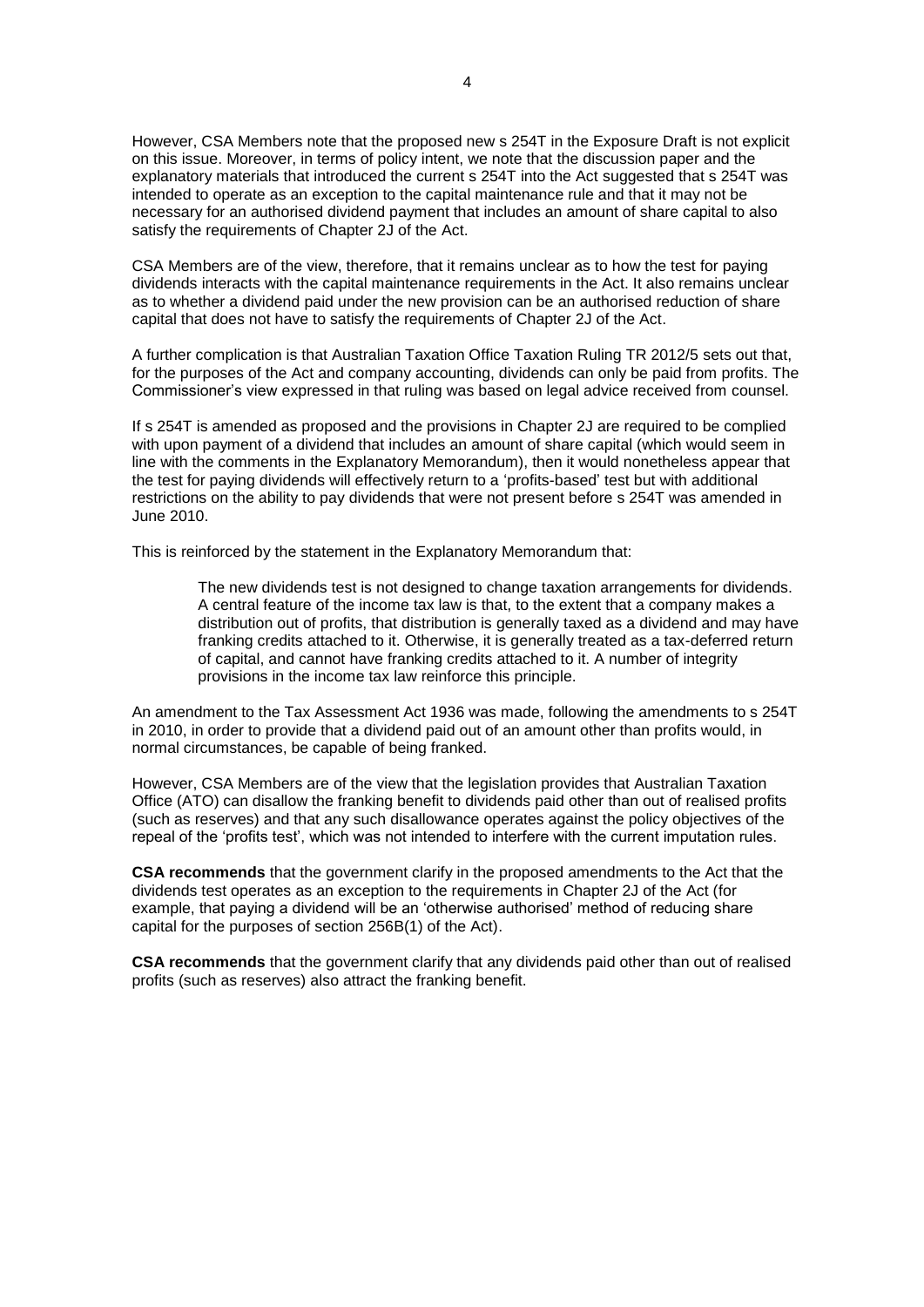### *2 Improving disclosure requirements in the remuneration report*

### Listed disclosing companies to include in the remuneration report a general *description of their remuneration governance framework*

CSA supports this amendment.

The vast majority of listed disclosing companies already provide a description of their remuneration governance framework. Such a description will cover the matters set out in the Explanatory Memorandum, as well as other matters such as the use of remuneration consultants. It is a good governance outcome for any listed entities that do not currently report on their remuneration governance framework to provide such disclosures, and to implement the necessary processes to ensure that remuneration decisions are free from undue influence by the key management personnel (KMP) to which they relate.

### *Listed disclosing entities to disclose in the remuneration report the number of lapsed options and the year in which the lapsed options were granted*

CSA supports this amendment.

The current requirement to report the value of lapsed options as if they had not lapsed causes confusion for readers of the remuneration report. The amendment will remove this confusion.

### *Listed disclosing companies to include in the remuneration report the details of all payments made to KMP upon their retirement from the company*

CSA supports this amendment.

The *Corporations Amendment (Improving Accountability on Termination Payments) Act 2009* was introduced to address shareholder disquiet about termination benefits, particularly in instances of poor company performance, by lowering the threshold at which termination benefits must be approved by shareholders. The proposed amendment ensures full transparency to shareholders as to any payments made to KMP upon their retirement from the company.

### *Listed disclosing companies to disclose for each KMP:*

- *the amount that was granted before the financial year and paid to the*   $\bullet$ *person during the financial year*
- *the amount that was granted and paid during the financial year; and*
- *the amount that was granted but not yet paid during the financial year.*

#### **Concerns with the proposed amendments**

CSA has serious concerns with this proposed amendment, as we do not believe it will simplify remuneration reporting at all. Rather we are strongly of the view that it will serve to further confuse the target audience of remuneration reports.

That is, the proposed new requirements will supplement, rather than replace, the existing remuneration disclosure requirements.

The proposed disclosure requirement will see three additional numbers reported. Australian companies will have to disclose two differently calculated pay numbers for each executive. This is not simplification of remuneration reporting, but an additional convolution that will not provide investors with the clarity on remuneration that they seek. Rather, it will be ambiguous and confusing for shareholders and other stakeholders, as they try to ascertain which number is the correct one.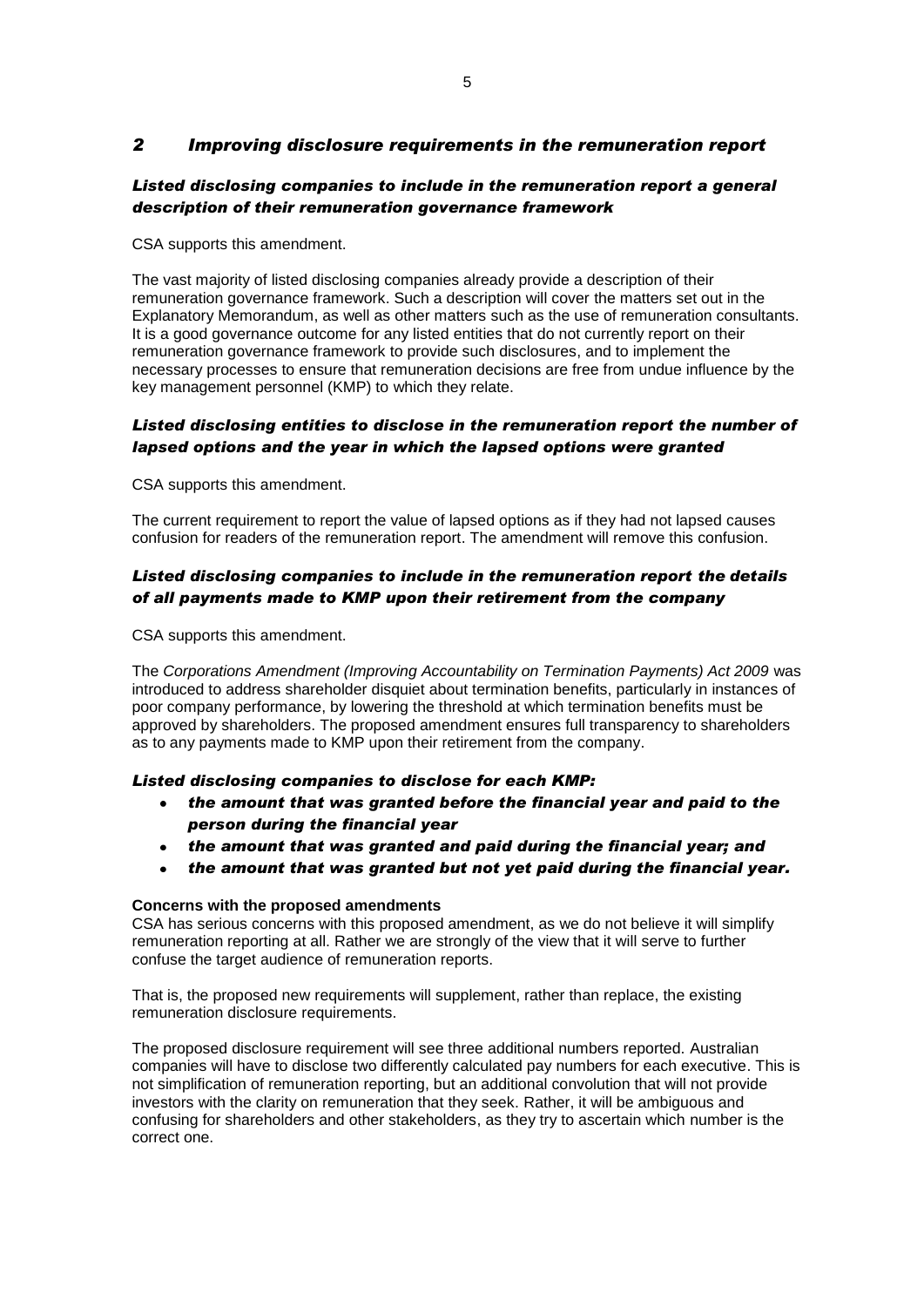Moreover, the bill lacks details on matters such as the measurement of the pay components, which means that there is a high probability of Australian companies adopting different interpretations. This will defeat any possibility of comparability, which is a critical requirement for shareholders and stakeholders.

The proposed disclosure requirement will also see double-counting of remuneration, as the same figures will be reported in successive years. This too will add to the complexity and confusion of remuneration reporting. The proposals are counter to any policy objective to make remuneration information accessible to and understandable by shareholders and other stakeholders.

Anyone involved in both the preparation and reading of remuneration reports knows that there are serious problems with remuneration reporting under the current regulatory approach. A fresh approach to content, built around real consensus, is desperately needed. The current proposals do not meet this criterion.

#### **Simplification should be the core principle of any further amendments to remuneration reporting**

CSA supports the principle that any new piece of legislation concerning remuneration reporting should not add further complexity to these already convoluted disclosures by imposing additional reporting requirements.

CSA is of the view that there is an urgent need for an approach to legislative requirements concerning remuneration reporting that aims to simplify reporting, rather than adding layers of complexity, in order to provide investors with the clarity they seek.

Many companies have put considerable effort into drafting their remuneration reports as clearly and simply as possible over the past few years, but due to the interaction with the accounting standards the outcome has not been as effective as hoped. This is compounded by the addition of new pieces of legislation over time, which further complicate remuneration reporting, making it extremely difficult for investors to gain a clear picture of how remuneration decisions are made and applied in entities, or to gain transparency as to how much KMP are paid and how it is calculated.

#### **The UK approach**

CSA has examined the UK approach to remuneration reporting with interest. The UK approach was aimed at the simplification of remuneration reporting, as it identified the issue of multiple figures being disclosed for each executive and how this added to the complexity and confusion, rather than providing clarity to shareholders.

In order to achieve accessibility and clarity, it was recognised by the UK Government that:

- existing legislation needed to be repealed in order to implement a new approach
- shareholders, in discussion with investor bodies, companies and remuneration experts,  $\bullet$ were better placed than public servants to develop an approach to remuneration reporting that met investor needs
- the new requirements developed by shareholders were to replace the existing requirements.

Accordingly, in January 2012, the Secretary of State for Business in the UK announced a series of proposals relating to executive pay and its disclosure. These proposals addressed four areas of focus, one being 'greater transparency so that what people are paid is clear and easily understood'.

The UK Department of Business Innovation and Skills (BIS) set out more detail on the proposed disclosure requirements in mid-2012, one of which was for 'one single figure for total remuneration of each director'. (In Australia, non-executive directors' remuneration is not subject to performance hurdles and nor do they receive retirement benefits or options or bonus payments. The first edition of the ASX Corporate Governance Council's *Corporate Governance Principles and Recommendations* in 2003 provided guidelines on non-executive director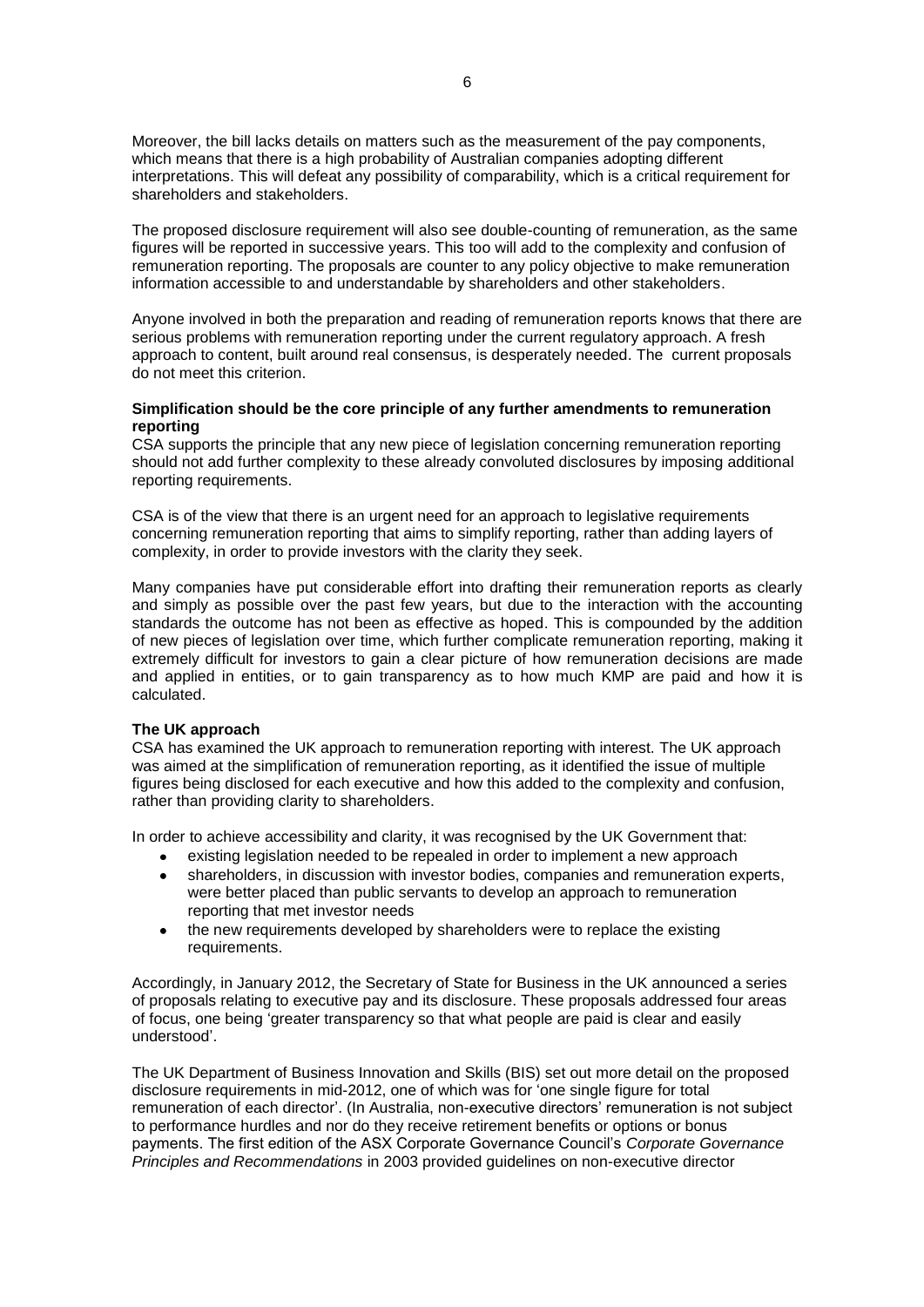remuneration, which ensured that non-executive directors did not participate in schemes designed for the remuneration of executives. Therefore, in Australia, executive and non-executive remuneration are properly contained. It provides clarity to the market generally to differentiate between non-executive and executive directors' remuneration.)

As there was no agreed basis for calculating this 'single figure', at the request of BIS, the Financial Reporting Lab agreed to undertake a short-term project to obtain the views from the investment community on how a 'single figure' might be measured and presented, with the objective that the output would be made available to help inform BIS's thinking in developing this disclosure requirement. The group that was formed consisted of shareholders, investor bodies, companies and remuneration experts. Importantly, the main driver was to develop remuneration reporting requirements that met investor needs — the principles of comparability and clarity underpinned the work of the group.

The Financial Reporting Lab recommended to the UK Government — and the government adopted the recommendation — a method that focuses on share awards with a link to current year performance. The new rules specify in detail how the components of pay are to be calculated and reported, which means they are comparable across companies.

The overall project to arrive at a new approach to remuneration reporting in the UK was subject to nine months' detailed consultation. By the time the single figure was announced, all parties had had ample time to participate in the consultation process and provide their input and feedback.

CSA Members do not recommend that Australia should simply import a concept from the UK, given that the UK concept had been designed to meet the needs of a particular jurisdiction. However, we note that:

- the consensus approach provided for frank and robust discussion of investor needs and how best to meet them
- the final approach to the development of a single figure has been greeted with approval by shareholders, investor bodies, companies and remuneration experts
- there is agreement that the single figure provides greater transparency to investors so that what people are paid is clear and easily understood.

In considering the 'single figure' approach, it is important to note that the draft UK regulations require all the components — base salary, benefits, pension/superannuation, STI and LTI — to be disclosed in a table that will look very similar to the current Australian statutory table. The single figure will be the total of these components. The single figure will include all the components of what is referred to in the bill as 'past' and 'present' pay — the only differences between the UK and Australian approaches are that the UK regulations define very precisely how to measure and report each component, whereas the Australian bill lacks specificity. The UK regulations specify the inclusion of STI and LTI share awards that are more closely tied to current year performance and also require disclosure of what is referred to in the Australian bill as 'future' pay.

The UK regulations also require many other disclosures, for example, on pay versus performance; additional pension disclosures; loss of office payments; future pay policy; service contracts; pay scenarios; etc. But the ones highlighted above are those that demonstrate that the single figure is neither a lessening of disclosure standards nor a diminution of the amount of information provided relative to the current regime (either in the UK or Australia). It is for these reasons that CSA is of the view that the UK approach is worthy of consideration.

On this basis, CSA is of the view that Australia should explore the UK approach, which is a 'single number' concept, and how and whether it could be applied in Australia. This could be effected through roundtables involving shareholders, investor bodies, companies, remuneration experts and bodies such as CSA representing those involved in preparing disclosures, to tease out the issues and robustly test any suggested approaches to remuneration reporting.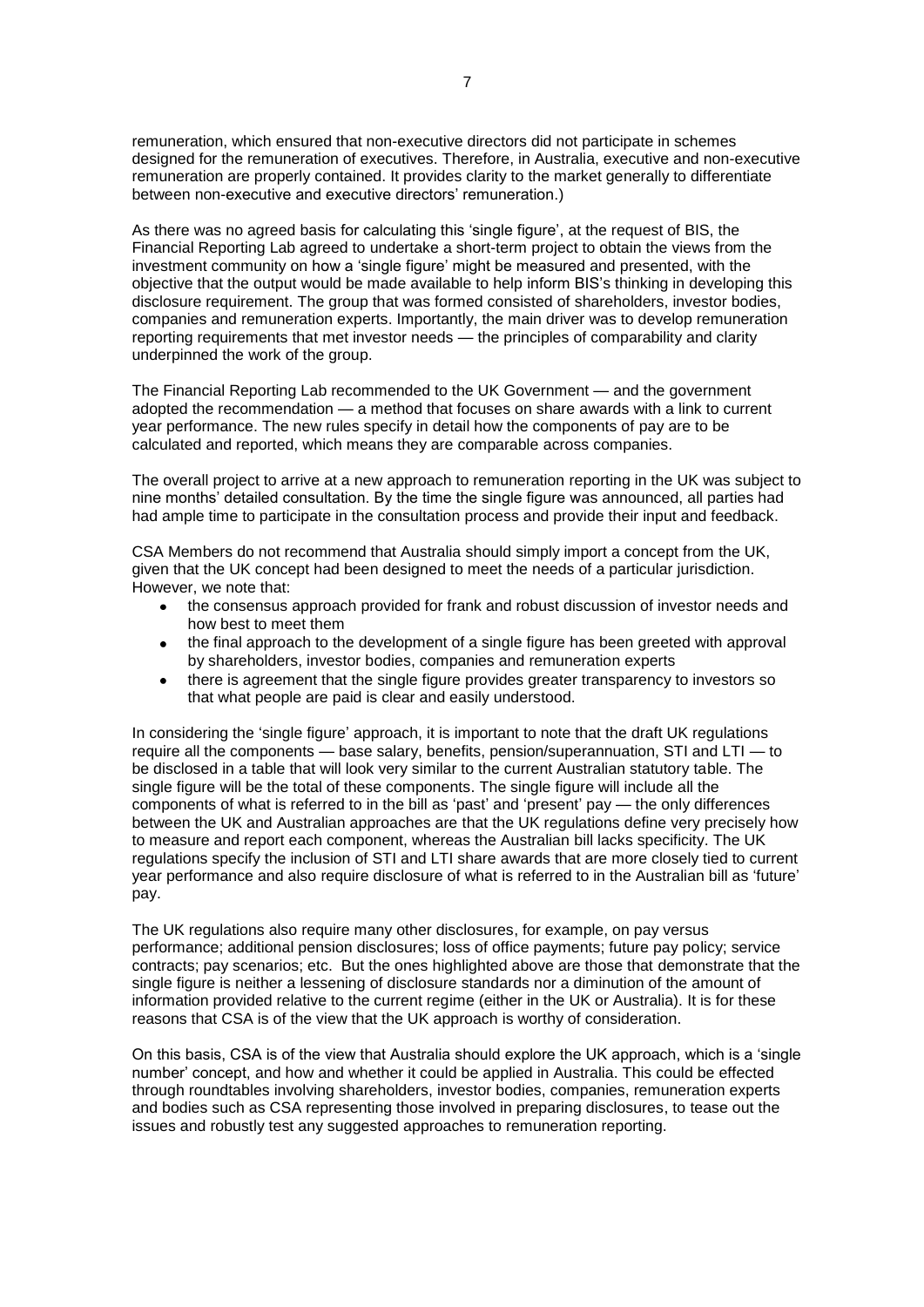**CSA strongly recommends** that, rather than adding three more concepts requiring listed disclosing companies to disclose past, present and future pay — which apply in addition to existing reporting requirements — as set out in the bill, any changes to Australian remuneration reporting should be proceeding on the basis of:

- developing a consensus approach between shareholders and companies to ensure any recommendations to the government on remuneration reporting meet investor needs
- repealing existing legislation in order to implement the consensus approach
- introducing the new requirements to replace the existing requirements.

### *3 Clawback of remuneration*

CSA is on record as having recommended in various submissions both to the Productivity Commission in response to its inquiry into the regulation of director and executive remuneration and to Treasury in its consultation on approaches to clawback that the company should reserve the right, at the discretion of non-executive directors to:

- reclaim performance-linked remuneration elements which were paid to or vested on executive directors on the basis of results that afterwards were found to have been significantly misstated because of wrongdoing or malpractice (a 'clawback' provision), and
- not make such payments if the results are found to be manipulated.  $\bullet$

We strongly support mechanisms to facilitate the recovery of amounts paid to executives based on financial statements subsequently found to be materially misleading as being in the best interests of shareholders. It is appropriate commercial practice for a company to negotiate such an outcome and reflects good corporate governance.

We appreciate that the bill contains a clawback provision that is significantly less prescriptive than the one set out in the original discussion paper. The bill amends the Corporations Act by requiring listed disclosing companies whose financial statements have been materially misstated to disclose whether any overpaid remuneration to KMP has been 'clawed-back', and if not, to provide an explanation.

While we recognise that the bill leaves the choice to claw back remuneration with the board, which we support, CSA remains of the view that the clawback of executive remuneration is best dealt with in the ASX Corporate Governance Council's *Corporate Governance Principles and Recommendations* (the guidelines), which provide a mechanism for the review by investors of decisions taken by directors. Our view is also based on the clawback requirements in the draft bill being couched as an 'if not, why not' disclosure requirement, which is the cornerstone of the accountability mechanism provided in the guidelines.

Remuneration is structured differently in individual companies. Designing and implementing provisions in employment contracts to recover erroneously awarded remuneration could expand to include unjust enrichment other than misstatements of financial statements, should that be appropriate to the company. That is, boards would need to decide when formulating their policy on clawback provisions if they intend it to apply to beyond a material misstatement of the financial statements, or if it is intended to apply regardless of fault. The board may decide that the clawback policy is not intended to penalise any employee unfairly, or that it is intended that the company not pay more remuneration than it should regardless of fault.

The choice as to how to recover the unjust enrichment is a matter for the company. An expanded clawback policy would result in an employment contract freely entered into by an executive that provides for a company to reclaim performance-linked remuneration elements which were paid to or vested on executive directors in alignment with the company policy. Under contract law, the company would have the capacity to take legal action against any employee under the terms of their employment contract. This flexibility is in shareholders' favour.